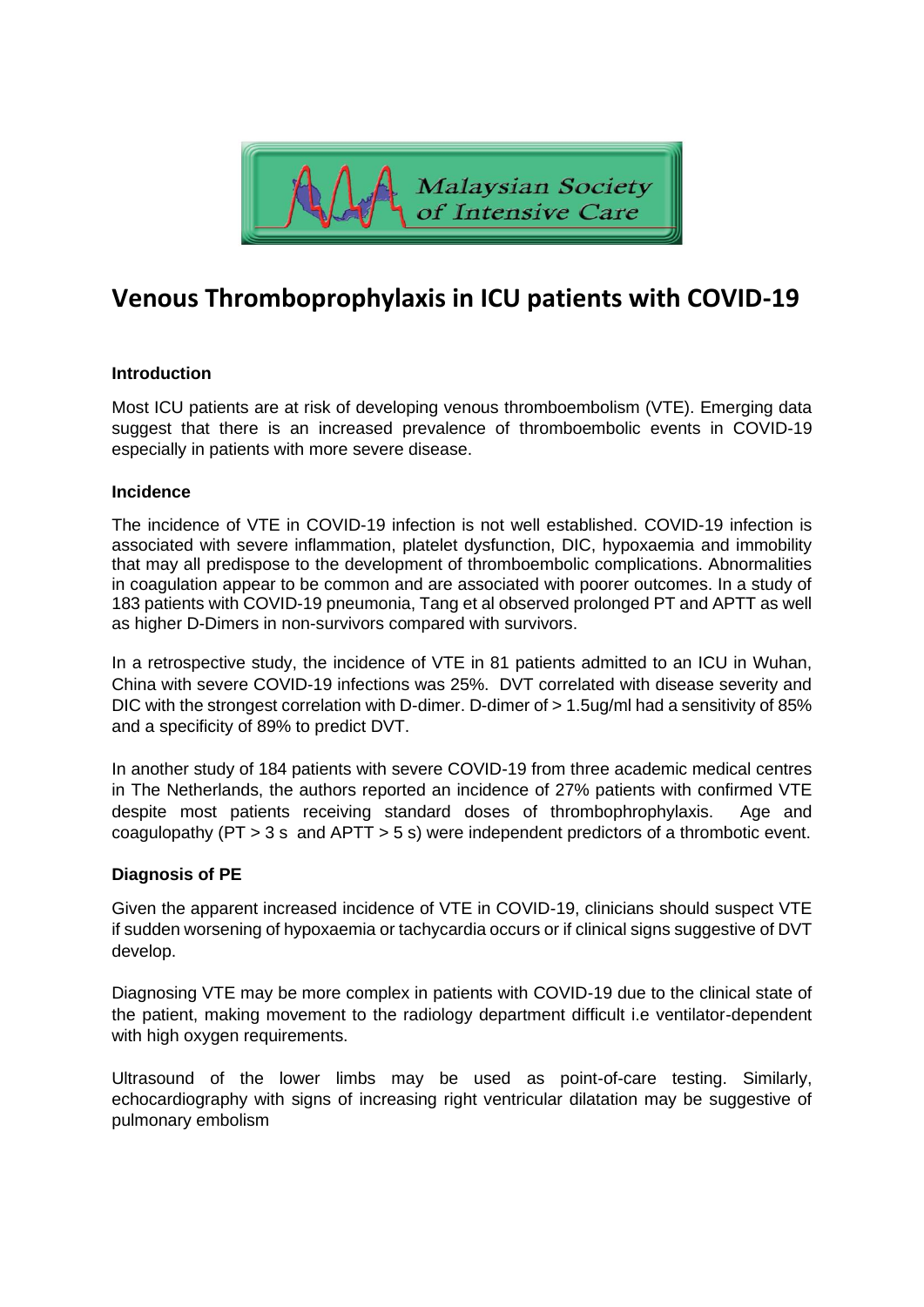#### **Risk assessment and anticoagulant dosing**

In a retrospective analysis by Tang et al involving 449 patients with severe COVID-19, only 22% received prophylactic LMWH heparin for 7 days or longer. D-dimer and PT correlated with mortality. Survival was higher in patients receiving prophylactic dose of LMWH who had D-Dimers > 3 mcg/ml or Sepsis-Induced Coagulopathy (SIC) score ≥4.

All critically ill patients should receive prophylactic anticoagulation with LMWH (suggested over unfractionated heparin to reduce contact) unless risk of bleeding is judged higher than thrombosis. Local guidelines and dosing as in ICU management protocol 2019 may be used.

When to initiate therapeutic anticoagulation has not been full elucidated due to a lack of high quality data on safety and efficacy. There is currently no evidence that increasing the dose of LMWH thromboprophylaxis improves clinical outcomes or reduces the risk of VTE.

It may be reasonable to consider higher doses of LMWH in high risk patients i.e. D-dimer levels (>1 .5mcg/ml). This decision should be considered on a case-to-case basis considering both the risk of thrombosis and bleeding

## **Possible approach to LMWH dosing**

|                                                      | $CrCL > 30$ ml/min                                          | $CrCL < 30$ ml/min                 |
|------------------------------------------------------|-------------------------------------------------------------|------------------------------------|
| Standard Risk Patient <sup>1</sup>                   | S/C Enoxaparin 40mg q24h                                    | UFH 5000U q8H or q12H              |
| High Risk Patient <sup>2</sup><br>D dimer >1.5mcg/ml | S/C Enoxaparin 40mg q12H<br>(weight $<$ 100kg) <sup>3</sup> | No clear data on choice or<br>dose |

<sup>1</sup>Higher dose to be considered in obese patients as per local guidelines

<sup>2</sup>To be considered on a case to case basis considering both risk of thrombosis and bleeding

 $3$  In patients > 100kg, higher doses may be required<sup>8</sup>

#### **Other considerations:**

In patients where anticoagulation is contraindicated, use mechanical thromboprophylaxis e.g. intermittent pneumatic compressor (IPC).

Prophylactic doses of anticoagulant may be considered with platelets of >30, 000 and therapeutic anticoagulant may be considered with platelets >50000.

Minor prolongations of PT and APTT (up to 5 seconds) are common in COVID-19 and are not absolute contraindications to thromboprophylaxis.

Consider extended anticoagulation with LMWH or DOAC up to 45 days after discharge in high risk patients with reduced mobility and at low risk of bleeding.

*Disclaimer: The evidence on the use of anticoagulation in patients with COVID-19 is not well established as this is an evolving disease. It remains the responsibility of the readers to keep abreast on new developments.*